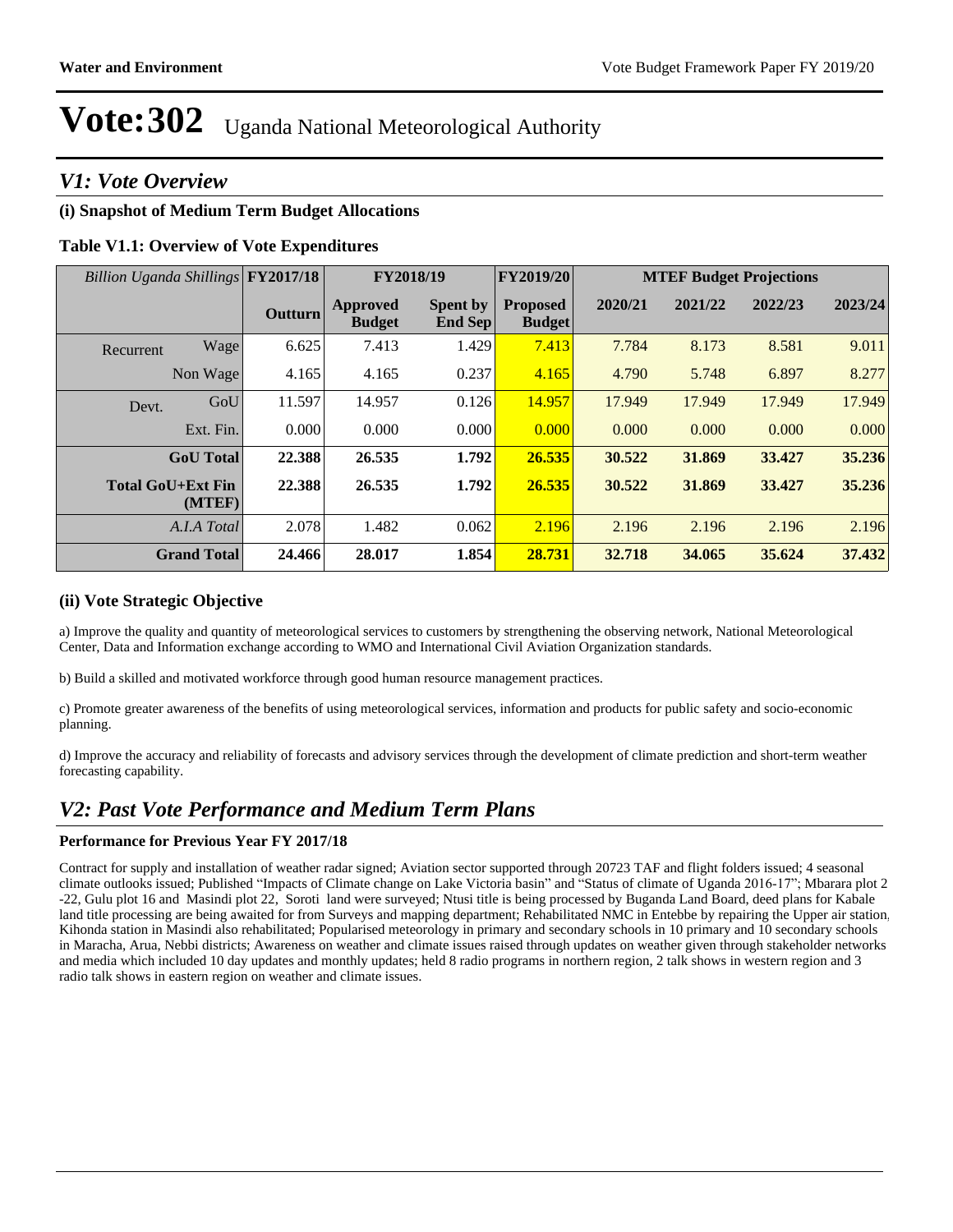#### **Performance as of BFP FY 2018/19 (Performance as of BFP)**

Upper air data collected to enhance aviation forecasts issued

Prepared and issued of 365 Terminal Aerodrome Forecasts (TAFs) for Entebbe 365 for Soroti

Prepared and issued 4500 flight documentation folders for scheduled and unscheduled flights for Entebbe Airport

September October November December seasonal climate outlooks issued 29 manual weather stations and 43 Automatic Weather Stations maintained across the country Seasonal forecasts published in 2 local newspapers

Seasonal climate forecasts translated into 30 local languages

5 Regional talk shows conducted to disseminate and get feedback on the seasonal forecasts issued in Karamoja, Mbale, Mbarara, Fort portal, Gulu

#### **FY 2019/20 Planned Outputs**

Increased functionality of 6 manual weather Stations of Pachwa, Bulindi Namalu, Bududa, RakaiDFI and Mityana

Increase functionality of 8 DAVIS Automatic Weather Stations of Kitswamba, Munkunyu, Amdat, Nakapiripirit, Otuke, Abim, Amuria, and Katakwi

36 Manual Weather Stations and 43 ADCON Automatic Weather Stations functionality improved

200 Rain gauges maintained functional across Uganda

Coverage of rainfall stations increased by 100 Stations in different Regions of the Country

50 Barometers, 100 Air Thermometers, 50 Anemometers, 50 Sunshine recorders, 100 Rain gauges, 50 Evaporation pans, and 100 Soil thermometers calibrated

Four seasonal climate outlooks issued, published in local newspapers and translated into 30 local languages

Regional talk shows conducted to disseminate and get feedback on the seasonal forecasts issued.

Aviation Weather Observation stations established at 4 Airfileds of Kisoro, Mbarara, Pakuba, Kidepo

15 Weather Station Lands Secured with Fences

4 Air pollution Monitoring Stations established in 4 Divisions in Kampala

Office Accommodation for 10 Weather Stations of Ntusi, Kibanda, Mubende, Mityana, Gulu, Wadelai, Pachwa, Namalu, Bududa, Ivukula improved

Sanitation Facilities for 10 Weather Stations of Kibanda, Ntusi, Mityana, Pachwa, Wadelai, Bududa, Namalu, Kiige, Kotido, Ivukula improved

Verification techniques of Aviation weather Forecasts improved through procurement Real Time Verification System (RTVS) to enhance forecast accuracy

Weather instruments procured (Automatic Weather Observing System Equipment, 60Digital thermometers,30 Anemometers,30 Digital Evaporation Pans,30 Soil thermometers,10 Soil augures,30 Digital Barometers, 2 Stevenson Screen, 30 Sunshine recorders,300 Measuring cylinders)

#### **Medium Term Plans**

Installation of third weather radar and increasing functionality of the various existing weather stations spread across the country.

#### **Efficiency of Vote Budget Allocations**

The vote has reduced budgetary allocations to consumptive items Partnerships with private sector and Civil Society Organisations have been promoted through Memorandum of understanding signed

#### **Vote Investment Plans**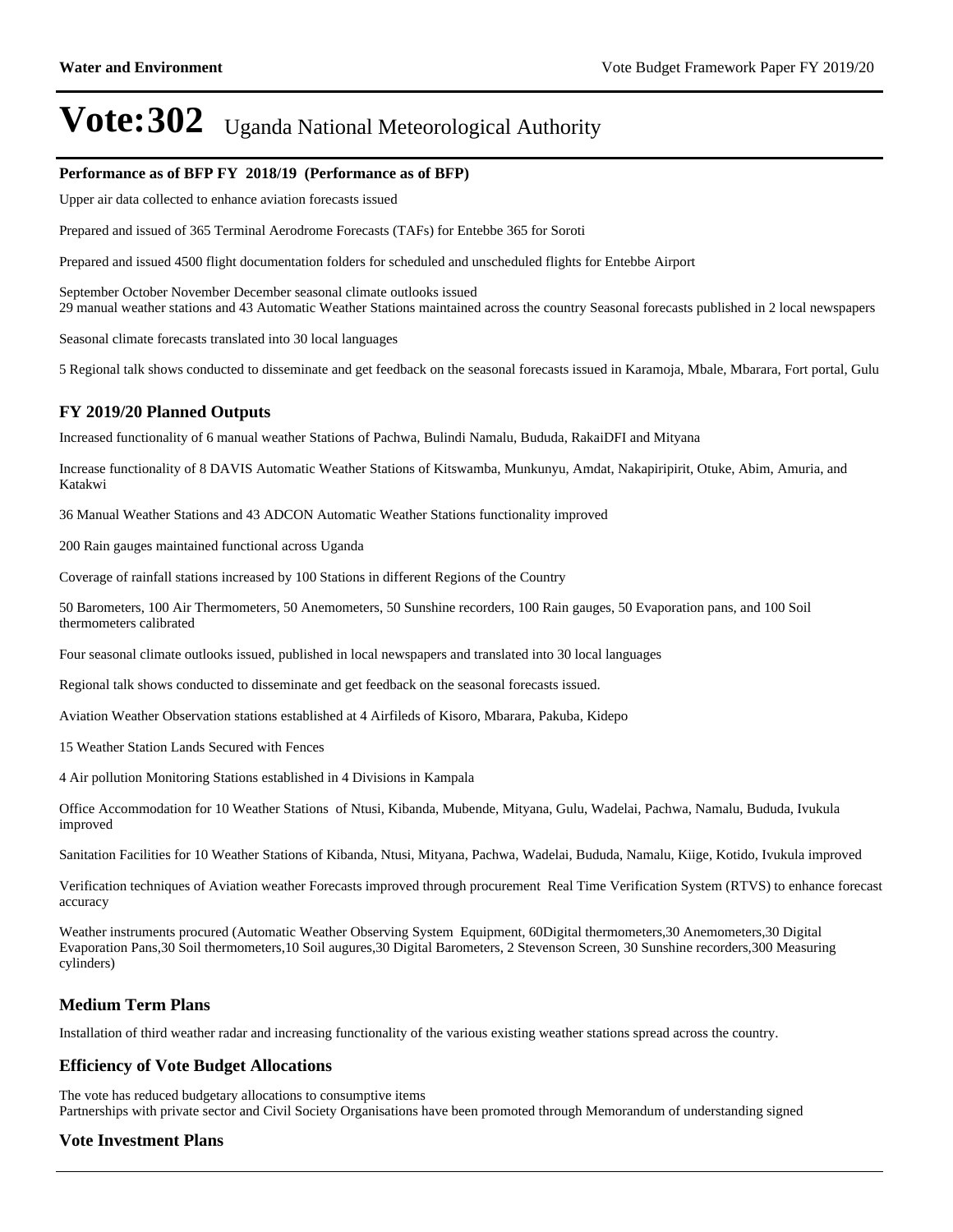Procurement of Weather instruments such as the Automatic Weather Observing System Equipment, 60 Digital thermometers,30 Anemometers,30 Digital Evaporation Pans,30 Soil thermometers,10 Soil augures,30 Digital Barometers, 2 Stevenson Screen, 30 Sunshine recorders,300 Measuring cylinders) at a cost of UGX. 10,072,300,000

#### **Major Expenditure Allocations in the Vote for FY 2019/20**

Most funds are allocated for procurement of Weather instruments such as the Automatic Weather Observing System Equipment, 60 Digital thermometers,30 Anemometers,30 Digital Evaporation Pans,30 Soil thermometers,10 Soil augures,30 Digital Barometers, 2 Stevenson Screen, 30 Sunshine recorders,300 Measuring cylinders) at a cost of UGX. 10,072,300,000

#### **V3: PROGRAMME OUTCOMES, OUTCOME INDICATORS AND PROPOSED BUDGET ALLOCATION**

#### **Table V3.1: Programme Outcome and Outcome Indicators**

| <b>Vote Controller:</b>                                                                                                               |                                                           |                                                                                                                                                 |                          |                  |                 |                          |                          |                          |
|---------------------------------------------------------------------------------------------------------------------------------------|-----------------------------------------------------------|-------------------------------------------------------------------------------------------------------------------------------------------------|--------------------------|------------------|-----------------|--------------------------|--------------------------|--------------------------|
| <b>Programme:</b>                                                                                                                     |                                                           | 53 National Meteorological Services                                                                                                             |                          |                  |                 |                          |                          |                          |
| <b>Programme Objective:</b>                                                                                                           |                                                           | To provide data and information on weather, climate and climate change to support sustainable social and<br>economic development of the economy |                          |                  |                 |                          |                          |                          |
| <b>Responsible Officer:</b>                                                                                                           | <b>Executive Director</b>                                 |                                                                                                                                                 |                          |                  |                 |                          |                          |                          |
| <b>Programme Outcome:</b>                                                                                                             | Increased access to real time meteorological information. |                                                                                                                                                 |                          |                  |                 |                          |                          |                          |
| Sector Outcomes contributed to by the Programme Outcome                                                                               |                                                           |                                                                                                                                                 |                          |                  |                 |                          |                          |                          |
| 1. Improved Weather, Climate and Climate Change Management, Protection and Restoration of Environment and Natural<br><b>Resources</b> |                                                           |                                                                                                                                                 |                          |                  |                 |                          |                          |                          |
|                                                                                                                                       | <b>Performance Targets</b>                                |                                                                                                                                                 |                          |                  |                 |                          |                          |                          |
| <b>Programme Performance Indicators (Output)</b>                                                                                      |                                                           | 2017/18<br>Actual                                                                                                                               | 2018/19<br><b>Target</b> | <b>Base year</b> | <b>Baseline</b> | 2019/20<br><b>Target</b> | 2020/21<br><b>Target</b> | 2021/22<br><b>Target</b> |
| N/A                                                                                                                                   |                                                           |                                                                                                                                                 |                          |                  |                 |                          |                          |                          |

#### **Table V3.2: Past Expenditure Outturns and Medium Term Projections by Programme**

| Billion Uganda shillings                           | 2017/18 |               | 2018/19                                     | 2019-20       |         | <b>MTEF Budget Projections</b> |         |         |
|----------------------------------------------------|---------|---------------|---------------------------------------------|---------------|---------|--------------------------------|---------|---------|
|                                                    | Outturn | <b>Budget</b> | <b>Approved Spent By Proposed</b><br>End O1 | <b>Budget</b> | 2020-21 | 2021-22                        | 2022-23 | 2023-24 |
| Vote: 302 Uganda National Meteorological Authority |         |               |                                             |               |         |                                |         |         |
| 53 National Meteorological Services                | 22.414  | 26.535        | 1.785                                       | 26.535        | 30.522  | 31.869                         | 33.427  | 35.236  |
| <b>Total for the Vote</b>                          | 22.414  | 26.535        | 1.785                                       | 26.535        | 30.522  | 31.869                         | 33.427  | 35.236  |

#### **V4: SUBPROGRAMME PAST EXPENDITURE OUTTURNS AND PROPOSED BUDGET ALLOCATIONS**

#### **Table V4.1: Past Expenditure Outturns and Medium Term Projections by SubProgramme**

| Billion Uganda shillings                              | 2017/18        | FY 2018/19            |                      | 2019-20                          |         | <b>Medium Term Projections</b> |             |             |
|-------------------------------------------------------|----------------|-----------------------|----------------------|----------------------------------|---------|--------------------------------|-------------|-------------|
|                                                       | Outturn Budget | <b>Approved Spent</b> | By<br><b>End Sep</b> | <b>Proposed</b><br><b>Budget</b> | 2020-21 | $2021 - 22$                    | $2022 - 23$ | $2023 - 24$ |
| <b>Programme: 53 National Meteorological Services</b> |                |                       |                      |                                  |         |                                |             |             |
| 01 Headquarters                                       | 0.361          | 0.706                 | 0.050                | 0.648                            | 0.000   | 0.000                          | 0.000       | 0.000       |
| 02 Finance and Administration                         | 9.325          | 9.456                 | 1.466                | 9.429                            | 12.573  | 13.920                         | 15.479      | 17.287      |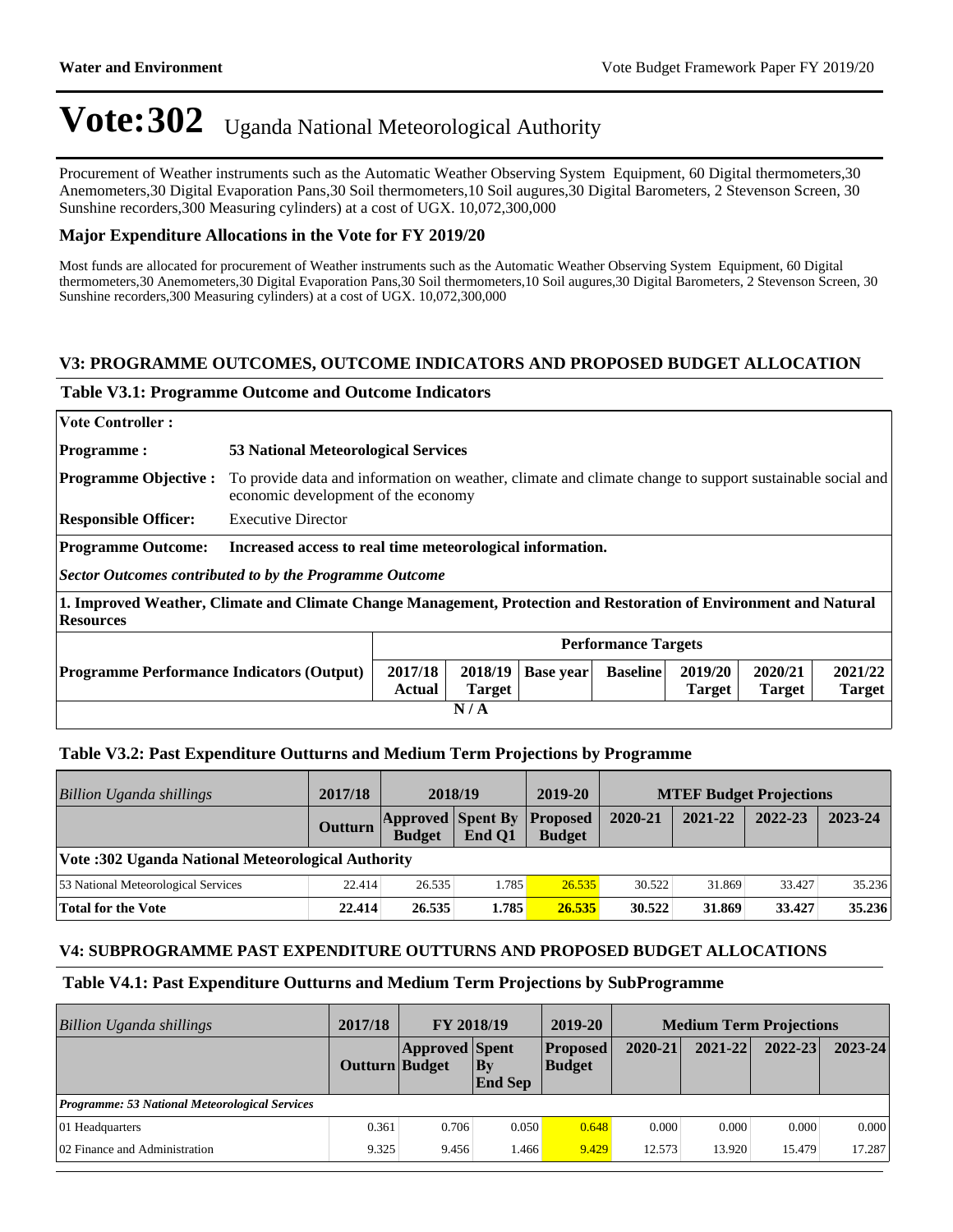| 03 Training and Research                                | . 138  | . 415  | 0.145 | 1.500  | 0.000  | 0.000  | 0.000  | 0.000  |
|---------------------------------------------------------|--------|--------|-------|--------|--------|--------|--------|--------|
| 1371 Uganda National Meteorological Authority<br>(UNMA) | 1.597  | 14.957 | 0.125 | 14.957 | 17.949 | 17.949 | 17.949 | 17.949 |
| <b>Total For the Programme: 53</b>                      | 22.422 | 26.535 | 1.785 | 26.535 | 30.522 | 31.869 | 33.427 | 35.236 |
| <b>Total for the Vote :302</b>                          | 22.422 | 26.535 | 1.785 | 26.535 | 30.522 | 31.869 | 33.427 | 35.236 |

#### **Table V4.2: Key Changes in Vote Resource Allocation**

| Major changes in resource allocation over and above the<br>previous financial year |                                                        | Justification for proposed Changes in Expenditure and<br><b>Outputs</b>                                            |  |  |  |  |  |
|------------------------------------------------------------------------------------|--------------------------------------------------------|--------------------------------------------------------------------------------------------------------------------|--|--|--|--|--|
| Vote :302 Uganda National Meteorological Authority                                 |                                                        |                                                                                                                    |  |  |  |  |  |
|                                                                                    | Programme: 53 Uganda National Meteorological Authority |                                                                                                                    |  |  |  |  |  |
| <b>Output: 01 Weather and Climate services</b>                                     |                                                        |                                                                                                                    |  |  |  |  |  |
| Change in Allocation (UShs Bn):                                                    | 1.160                                                  | Need to increase functionality of different station types hence<br>more allocation for this.                       |  |  |  |  |  |
| Output: 02 Administration and management support                                   |                                                        |                                                                                                                    |  |  |  |  |  |
| Change in Allocation (UShs Bn):                                                    | (5.999)                                                | Most of the recurrent items moved to the recurrent budget                                                          |  |  |  |  |  |
| <b>Output: 19 Human Resource Management Services</b>                               |                                                        |                                                                                                                    |  |  |  |  |  |
| Change in Allocation (UShs Bn):                                                    | 5.910                                                  | all the wage component moved to this Key output and all<br>associated employee costs                               |  |  |  |  |  |
| <b>Output: 20 Records Management Services</b>                                      |                                                        |                                                                                                                    |  |  |  |  |  |
| Change in Allocation (UShs Bn):                                                    | (0.055)                                                | The funds meant for this moved to the recurrent budget                                                             |  |  |  |  |  |
| Output: 75 Purchase of Motor Vehicles and Other Transport Equipment                |                                                        |                                                                                                                    |  |  |  |  |  |
| Change in Allocation (UShs Bn):                                                    | 0.305                                                  | More field vehicles and motorcycles need for the outstations.                                                      |  |  |  |  |  |
| Output: 76 Purchase of Office and ICT Equipment, including Software                |                                                        |                                                                                                                    |  |  |  |  |  |
| Change in Allocation (UShs Bn):                                                    | 0.249                                                  | Need to operationalise zonal offices and reactivate different<br>types of weather stations hence a more allocation |  |  |  |  |  |
| Output: 78 Purchase of Office and Residential Furniture and Fittings               |                                                        |                                                                                                                    |  |  |  |  |  |
| Change in Allocation (UShs Bn):                                                    | 0.177                                                  | Need to operationalise zonal offices and equip stations with<br>furniture hence more allocation.                   |  |  |  |  |  |

#### **Table V4.3: Major Capital Investment (Capital Purchases outputs over 0.5Billion)**

| <b>FY 2018/19</b>                                     | <b>FY 2019/20</b>                                                        |  |  |  |  |
|-------------------------------------------------------|--------------------------------------------------------------------------|--|--|--|--|
| <b>Appr. Budget and Planned Outputs</b><br>by end Sep | <b>Expenditures and Achievements Proposed Budget and Planned Outputs</b> |  |  |  |  |
| Vote 302 Uganda National Meteorological Authority     |                                                                          |  |  |  |  |
| Programme: 53 National Meteorological Services        |                                                                          |  |  |  |  |

Project : 1371 Uganda National Meteorological Authority (UNMA)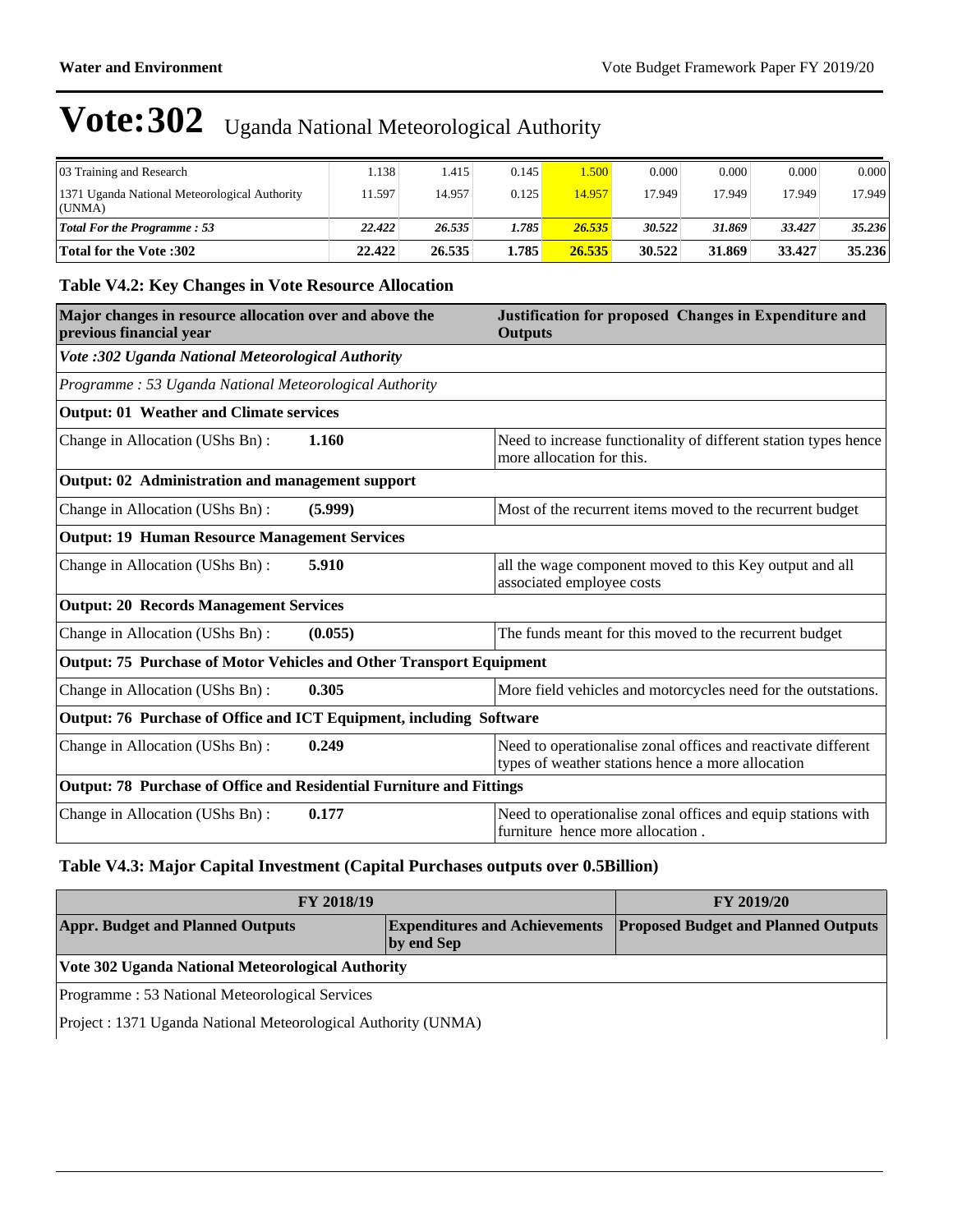| Output: 72 Government Buildings and Administrative Infrastructure                                                                                                                                                                                                                                                                                                                                                                                                                                                           |        |       |                                                                                                                                                                                                                                                                                                                                                                                                                                                                                                                                                                                                                                |
|-----------------------------------------------------------------------------------------------------------------------------------------------------------------------------------------------------------------------------------------------------------------------------------------------------------------------------------------------------------------------------------------------------------------------------------------------------------------------------------------------------------------------------|--------|-------|--------------------------------------------------------------------------------------------------------------------------------------------------------------------------------------------------------------------------------------------------------------------------------------------------------------------------------------------------------------------------------------------------------------------------------------------------------------------------------------------------------------------------------------------------------------------------------------------------------------------------------|
| 3 Zonal offices rehabilitated in Tororo, Mbarara<br>and Lira; 1 Radar operational centers established in<br>Entebbe (0.33Bn)<br>6 hydrometeorogical, 6 Agro meteorological and 1<br>synoptic weather stations rehabilitated in Ikulwe,<br>Ivukula, Bugaya, Nabwin, Wadelai, Pacwa,<br>Kotido, Kiige, Rakai, Gulu Kibanda, and Butiaba.<br>(0.165Bn)                                                                                                                                                                         |        |       | 15 Weather Station Lands Secured with<br><b>Fences</b><br><b>Aviation Weather Observation stations</b><br>established at 4 Airfileds of Kisoro,<br>Mbarara, Pakuba, Kidepo<br><b>Exhibition Stall at Agriculture show</b><br>reconstructed.<br>Headquarter offices fenced off to improve<br>security<br><b>Office Accomodation for 10 Weather</b><br>Stations of Ntusi, Kibanda, Mubende,<br>Mityana, Gulu, Wadelai, Pachwa,<br>Namalu, Bududa, Ivukula improved<br><b>Sanitation Facilities for 10 Weather</b><br>Stations of Kibanda, Ntusi, Mityana,<br>Pachwa, Wadelai, Bududa, Namalu,<br>Kiige, Kotido, Ivukula improved |
| <b>Total Output Cost(Ushs</b><br>Thousand):                                                                                                                                                                                                                                                                                                                                                                                                                                                                                 | 0.495  | 0.000 | 0.544                                                                                                                                                                                                                                                                                                                                                                                                                                                                                                                                                                                                                          |
| Gou Dev't:                                                                                                                                                                                                                                                                                                                                                                                                                                                                                                                  | 0.495  | 0.000 | 0.544                                                                                                                                                                                                                                                                                                                                                                                                                                                                                                                                                                                                                          |
| Ext Fin:                                                                                                                                                                                                                                                                                                                                                                                                                                                                                                                    | 0.000  | 0.000 | 0.000                                                                                                                                                                                                                                                                                                                                                                                                                                                                                                                                                                                                                          |
| $A.I.A$ :                                                                                                                                                                                                                                                                                                                                                                                                                                                                                                                   | 0.000  | 0.000 | 0.000                                                                                                                                                                                                                                                                                                                                                                                                                                                                                                                                                                                                                          |
| Output: 75 Purchase of Motor Vehicles and Other Transport Equipment                                                                                                                                                                                                                                                                                                                                                                                                                                                         |        |       |                                                                                                                                                                                                                                                                                                                                                                                                                                                                                                                                                                                                                                |
| 2 pick-ups and 5 motorcycles procured for<br>headquarters and hard to reach outstations(0.45Bn)                                                                                                                                                                                                                                                                                                                                                                                                                             |        |       | 30-Seater Minibus, 2 Double Cabin<br>Pickup, 3 Motor Cycles procured                                                                                                                                                                                                                                                                                                                                                                                                                                                                                                                                                           |
| <b>Total Output Cost(Ushs</b><br>Thousand):                                                                                                                                                                                                                                                                                                                                                                                                                                                                                 | 0.450  | 0.000 | 0.755                                                                                                                                                                                                                                                                                                                                                                                                                                                                                                                                                                                                                          |
| Gou Dev't:                                                                                                                                                                                                                                                                                                                                                                                                                                                                                                                  | 0.450  | 0.000 | 0.755                                                                                                                                                                                                                                                                                                                                                                                                                                                                                                                                                                                                                          |
| Ext Fin:                                                                                                                                                                                                                                                                                                                                                                                                                                                                                                                    | 0.000  | 0.000 | 0.000                                                                                                                                                                                                                                                                                                                                                                                                                                                                                                                                                                                                                          |
| $A.I.A$ :                                                                                                                                                                                                                                                                                                                                                                                                                                                                                                                   | 0.000  | 0.000 | 0.000                                                                                                                                                                                                                                                                                                                                                                                                                                                                                                                                                                                                                          |
| Output: 77 Purchase of Specialised Machinery & Equipment                                                                                                                                                                                                                                                                                                                                                                                                                                                                    |        |       |                                                                                                                                                                                                                                                                                                                                                                                                                                                                                                                                                                                                                                |
| Stations countrywide re-equipped with<br>thermometers, weather sensors, evaporation pans,<br>barometers, anemometers, wind vanes focusing on<br>un-served zones (0.1Bn); 4 GPS and 60 rain<br>gauges procured for un-served zones (0.15Bn)<br>2 display screens, servers and storage procured for<br>the radar; improved now casting system, early<br>warning system and severe weather alert system<br>through procurement of weather radar (For<br>northern region, 11.38Bn); Weather ballons and<br>radiosondes procured |        |       | 100 Manual Rain gauges, 60 Digital<br>thermometers, 30 Anemometers, 30 Digital<br><b>Evaporation Pans, 30 Soil</b><br>thermometers, 10 Soil augures, 30 Digital<br>Barometers, 2 Stevenson Screen, 30<br><b>Sunshine recorders, 300 Measuring</b><br>cylinders procured<br>4 Air pollution Monitoring Stations<br>established in 4 Divisions in Kampala<br>Purchase of new standby generator<br><b>Verification techniques of Aviation</b><br>weather Forecasts improved through<br>procurement Real Time Verification<br><b>System (RTVS) to enhance forecast</b><br>accuracy                                                 |
| <b>Total Output Cost(Ushs</b><br>Thousand):                                                                                                                                                                                                                                                                                                                                                                                                                                                                                 | 11.868 | 0.000 | 10.072                                                                                                                                                                                                                                                                                                                                                                                                                                                                                                                                                                                                                         |